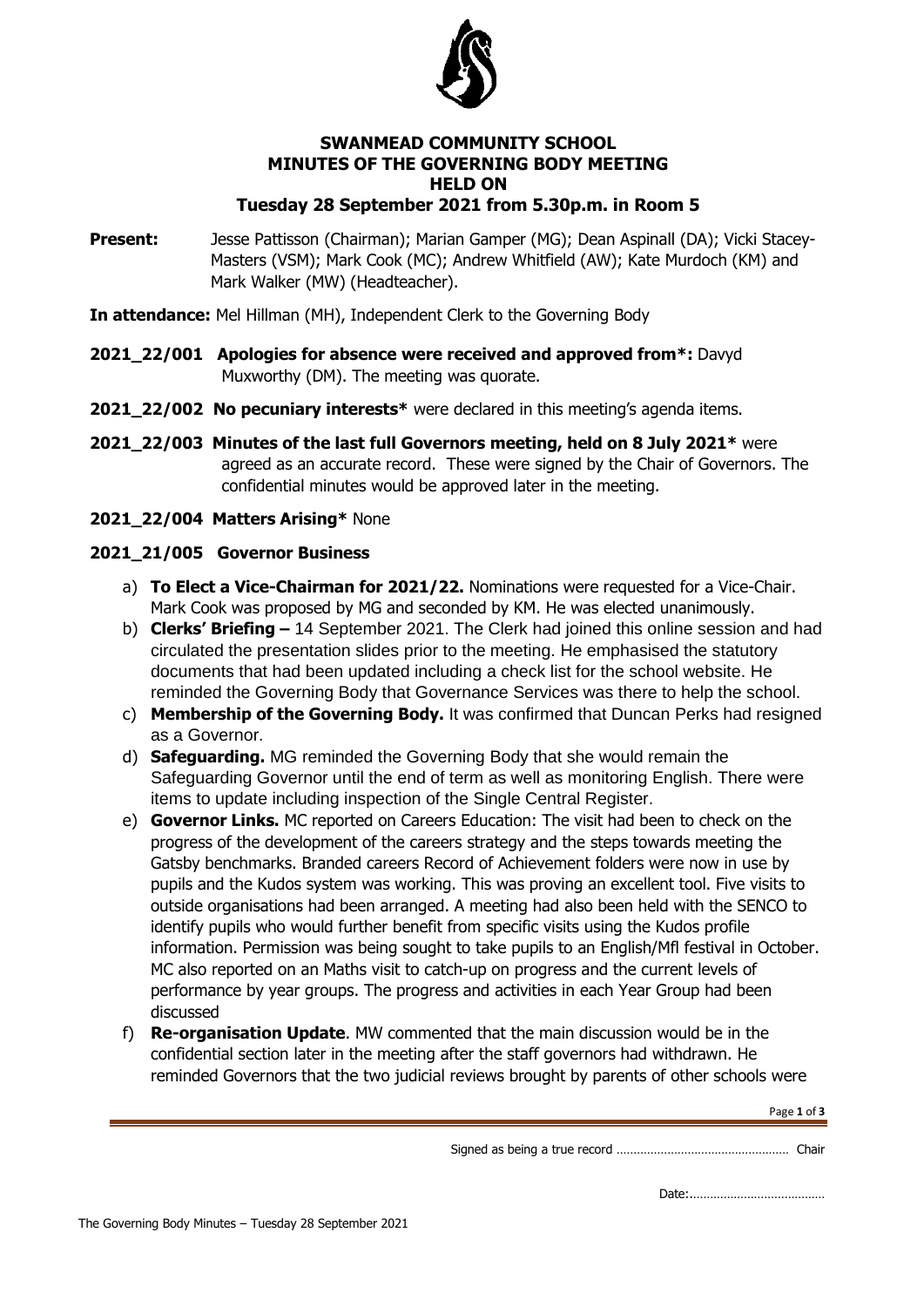

scheduled to take place in Cardiff on 14 and 15 October 2021. The LA had asked all schools to continue the local arrangement in the interim. A timeline for informing staff of the process that would be followed had been produced. The JWG had completed a lot of work so far.

g) **Governor's 3-Year Plan:** It was agreed to defer the production of this Plan as the new Governing Body for the new school would produce its own.

# **2021\_22/006 Headteacher's Report**

- a) MW confirm that the Month 5 Budget reconciliation had taken place in the last week. The Month 6 report would be presented to the next meeting. **ACTION: MW**
- b) The staffing changes were displayed on-screen.
- c) The number of pupils on roll was now 308 the highest number known.
- d) In Year 6 the SEND arrangements were working well with more integration of pupils. Year 7 had been split along three class and all were working well with good engagement across the Year.
- e) Attendance across the previous school year had been 95.3%.
- f) The total number of exclusions in the previous year had been 3 days ( $2 \times 1.5$  days).
- g) The progress data was shown on screen. Overall progress recorded showed 97.40% in Reading, 96.34 in Writing and 96.97 in Maths. An improvement in boys' art was also noted.
- h) The KS2 Assessment for 2020-21 had been as predicted with 57% of pupils at the expected level.
- i) The need for bubbles and face coverings due to Covid had been removed as well as the self-isolation requirements. There school was reverting back to somewhere near normality, although some social distancing and testing requirements remained.
- j) The School Development Plan (SDP) had been reviewed with the focus on Intent, Implementation and Impact. The themes were – Covid catch-up, transition of three year groups, staff wellbeing/direction/security, PHSE & Careers, SEND, English & Maths preparation for SATs. Extra-curricular activities were resuming. Staff would be able to take one 'Wellbeing' day off before March 2022. The Great Wood camp earlier in the term had been very successful. There would be a focus on Leadership beyond January 2022.
- k) £96,325 had been received for the year for Pupil Premium activities. These were shown onscreen and totalled £96,500. One Governors whether there were any issues. AW indicated that there was still some uncertainty of gaps for certain pupils. There were re-capping exercises taking place. Catch-up resources would be used in a gradual process.
- l) The Curriculum Plan was shown on-screen. The school had moved to a two-week timetable which provided a richer curriculum experience.
- m) SEND provision was quite stretched and more investment would be made.
- n) The Statutory Privacy Notice was re-approved.
- o) There would be a further update on Safeguarding at the October or November meeting. The Policy had been reviewed. There was a new section on Peer-to-Peer abuse. **ACTION:MW**

Date:.…………………………………